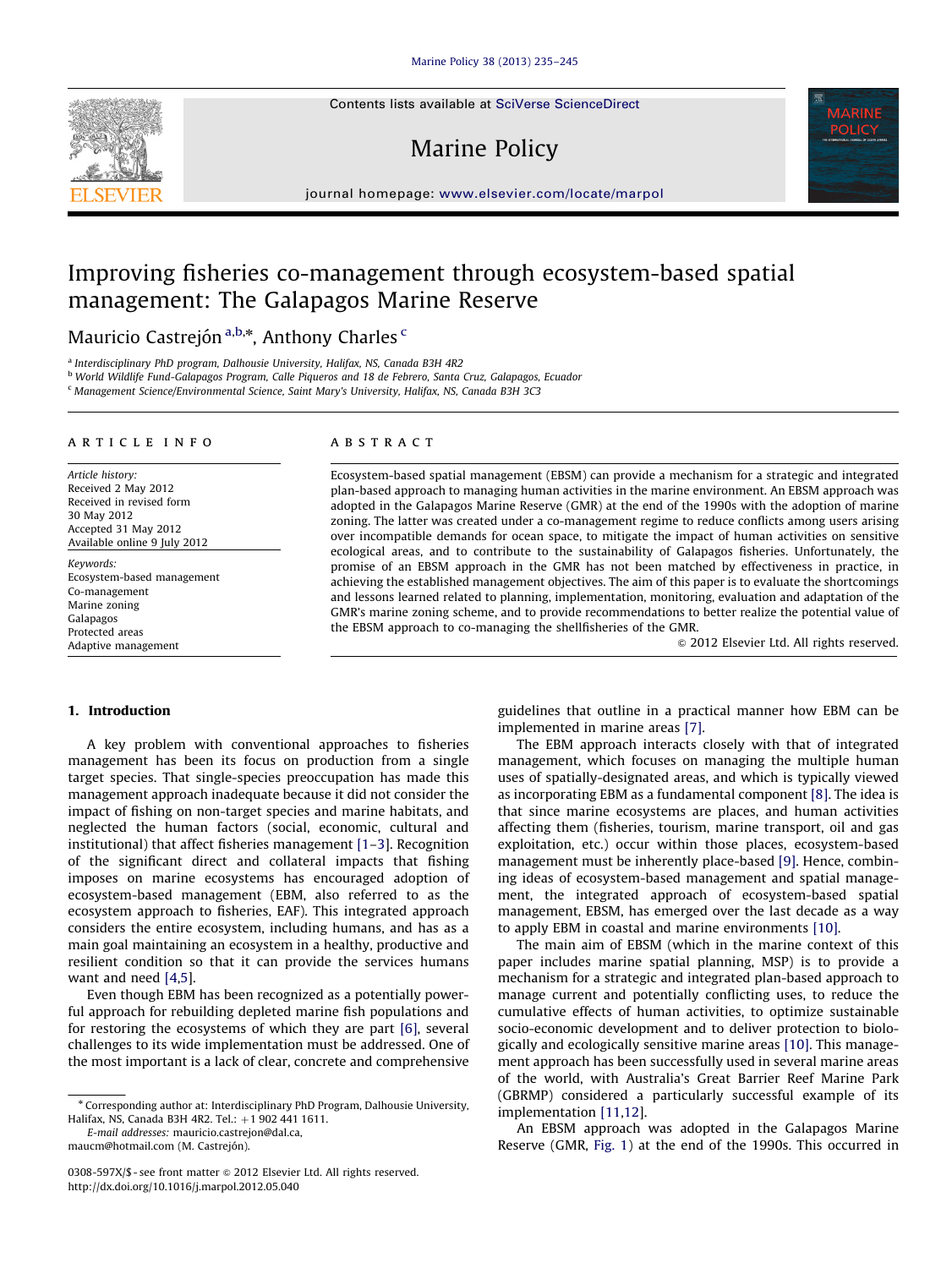<span id="page-1-0"></span>

Fig. 1. Location of the Galapagos Marine Reserve.

order to deal with several ecological, socioeconomic and political challenges strongly related to the rapid growth of fishing and tourism activity in the archipelago [\[13,14\]](#page-9-0). The cornerstone for the application of an EBSM approach in the GMR was the adoption of marine zoning, a spatially explicit management tool that was designed, planned and implemented by a consensusbased participatory process between 1997 and 2006 [\[15,16](#page-9-0)].

The GMR's marine zoning was brought forward, under a comanagement regime, in order to [\[17\]](#page-9-0): (1) contribute to the sustainability of Galapagos fisheries by providing potential areas from which fishery stocks can recover and spillover over fishing ground; (2) reduce conflicts among users as a result of incompatible demands for ocean space (e.g., tourism vs. fishing;

small-scale vs. large-scale fishing); and (3) mitigate the impact of uses on sensitive ecological areas of the archipelago, which are critical to the functioning of marine ecosystems and the conservation of threatened species [\[18\].](#page-9-0)

This paper examines the effectiveness of GMR's marine zoning approach, as an illustration of EBSM, based on a set of evaluation criteria widely seen as essential to successful marine management, including EBSM: effective planning, monitoring, implementation, evaluation and adaptation [\[11](#page-9-0),[12\]](#page-9-0). The paper explores the extent to which GMR's marine zoning has achieved these five basic components since its inception, and on the other hand, highlights shortcomings in implementation of EBSM that limit its potential to improve GMR's shellfisheries co-management.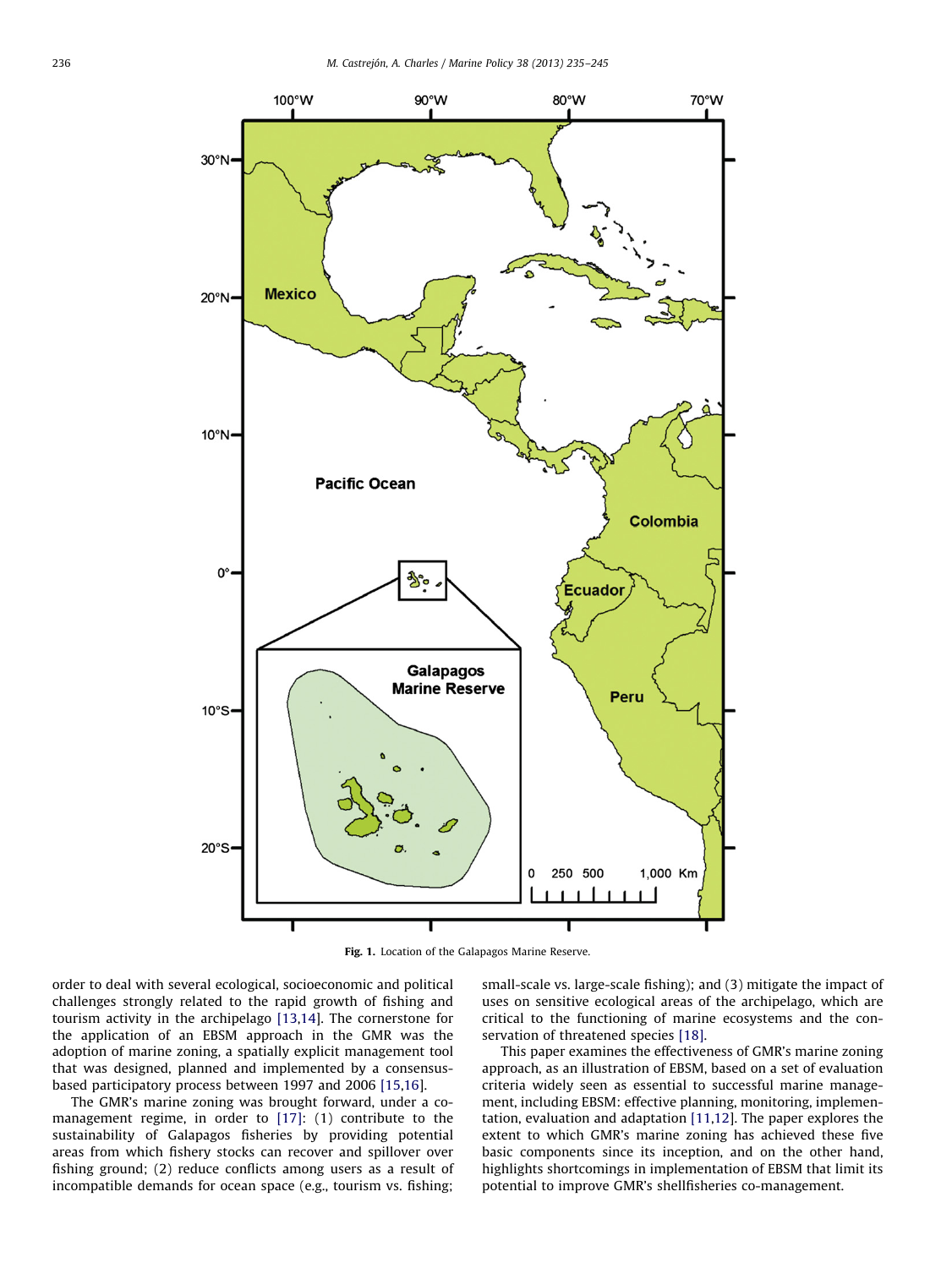<span id="page-2-0"></span>Further, the paper provides a set of insights to improve the GMR's marine zoning. Such an analysis is timely to inform the first comprehensive and integrated management effectiveness evaluation of the GMR's marine zoning, which is being undertaken by the Galapagos National Park (GNP), the institution in charge of the management of the GMR, with the support of several local and international non-governmental organizations (NGOs).

The organization of this article is as follows. Section 2 provides a background on the history of the current marine zoning scheme in the GMR, and its impact on the co-management of shellfisheries. [Section 3](#page-4-0) examines the shortcomings and lessons learned related to the GMR's marine zoning, while [Section 4](#page-6-0) provides recommendations to improve its performance. [Section 5](#page-7-0) presents the main conclusions.

#### 2. History of marine zoning in the Galapagos Marine Reserve

#### 2.1. Creating a legal framework

The Galapagos Archipelago is recognized worldwide by its particular oceanographic and geological features, which influenced the origin of unique terrestrial and marine ecosystems that include a high biological endemism. The unique biodiversity of this place inspired the naturalist Charles Darwin to conceive his famed Theory of Evolution by Natural Selection following his visit to the archipelago in 1835, and was responsible for the designation of the Galapagos Islands as a World Heritage site by UNESCO in 1978.

Management of coastal and marine resources of this unique place faced several socioeconomic and political challenges in the mid1990s [\[13\].](#page-9-0) The most significant of these were overcapitalization of the small scale artisanal fishing fleet driven by the rapid development and expansion of the sea cucumber fishery, and exponential growth of tourism activity in the archipelago [\[14\].](#page-9-0) Both stimulated new sources of economic development which attracted an increasing number of immigrants from mainland Ecuador. As a result, the total human population of Galapagos increased dramatically, rising from 1346 to 18,640 individuals between 1950 and 2001 [\[19\].](#page-9-0) The above factors increased pressure on access and use of the Galapagos marine resources, and on demand for coastal space, as well as increasing the demand for raw material imported from the mainland, thereby increasing the risk of arrival of invasive species to the most pristine areas of Galapagos [\[20\].](#page-9-0)

Increasing social conflicts and ecological degradation led to adoption of the Galapagos Special Law (GSL) and the Galapagos Marine Reserve Management Plan (GMRMP) in March 1998 and April 1999, respectively [\[21\]](#page-9-0). According to the GMRMP, the main management objective is ''protect and conserve the coastal and marine ecosystems of the archipelago and its biological diversity for the benefit of humanity, the local population, science and education'' [\[17\].](#page-9-0)

The Galapagos archipelago and its surrounding open ocean were designated as a multiple use marine reserve of nearly 138,000 km<sup>2</sup> ([Fig. 1](#page-1-0)) with an extension of its boundaries 40 miles offshore from the ''baseline'' (i.e., an imaginary line joining the outer islands of the archipelago). However, the most important measure was an institutional shift from a centralized top-down to a co-management approach, coupled with the prohibition of industrial fishing inside the GMR, allocation of exclusive use rights to local fishers, in the form of licenses and fishing permits, and adoption of a spatial EBM-oriented approach [\[14\].](#page-9-0) [The term EBSM is not used or explicitly defined in the GSL and GMRMP, but the general and specific management objectives and principles established for management of the GMR [\[17\]](#page-9-0) are compatible with the definitions provided by McLeod et al. [\[4\]](#page-9-0) and Douvere and Ehler [\[10\].](#page-9-0)

In addition, the GSL and the GMRMP provided the legal framework for the institutionalization of two nested decisionmaking bodies: the Participatory Management Board (PMB) and the Institutional Management Authority (IMA). Both decisionmaking bodies were used by local stakeholders and GNP's authorities to initiate and institutionalize a consensus-based participatory process to zoning the GMR [\[21\]](#page-9-0). This spatiallyexplicit management tool facilitated the adoption in practice, for the first time, of an EBSM approach.

#### 2.2. Planning phase

The GMR's marine zoning planning phase was undertaken between June 1997 and April 2000. The specific aims were to reduce conflicting uses generated by human activities (e.g., tourism vs. fishing) that coexisted in the same geographical zones; to conserve and protect biodiversity; to ensure the sustainability of economic activities in the RMG; and to enforce the management principles and objectives set up in GSL and GMRMP [\[17\]](#page-9-0). The process involved can be subdivided in two main stages, based on the descriptions provided jointly by SPNG [\[17\],](#page-9-0) Heylings et al. [\[15\]](#page-9-0), and Edgar et al. [\[22\].](#page-9-0)

The first stage involved institutionalization of a general zoning provision agreement (June 1997–April 1999). The objectives, zone categories and regulations of the GMR's zoning were generated and agreed upon by a ''core group'', composed of local stakeholders and GNP representatives, during the planning phase of the GMRMP. As a key element of this, the GMR was divided in three main zones: (1) multiple use zone, (2) limited use zone, and (3) port zone.

The multiple use zone includes deep waters  $(>300 \text{ m})$  located inside and outside the GMR's boundaries; all human activities permitted by the GNP can be undertaken (fishing, tourism, scientific research, navigation and surveillance manoeuvres).

The limited use zone embraces the coastal waters  $(< 300 \text{ m})$ that surround each island, islet or protruding rock. This zone was divided in four subzones:

- $\bullet$  Comparison and protection (conservation subzone).
- $\bullet$  Conservation and non-extractive use (tourism subzone).
- $\bullet$  Conservation, extractive and non-extractive (fishing subzone).
- $\bullet$  Areas of special temporary management (ASTM).

The first three of these, the conservation, tourism and fishing subzones, have regulations associated with them as follows:

- Scientific research is permitted in all subzones (tourism, fishing, and conservation).
- Diving, cruise ships, sailing, kayaking, snorkelling, surfing, and swimming are only permitted in the tourism subzone.
- The various fishing activities handline, pole and line, mesh netting, hooka diving, and trolling – are only permitted in the fishing subzone.

The fourth subzone, the ASTM, can be implemented within any of the other subzones and includes special areas conceived to implement experimental management schemes in the future (e.g., seasonal closures), or to allow the recovering of species and marine habitats that have been severely affected by human activities (overexploitation, oil spill, etc.) or by extreme environmental conditions (e.g., El Niño).

However, the "core group" did not reach a consensus about the boundaries and distribution of the limited use subzones (i.e.,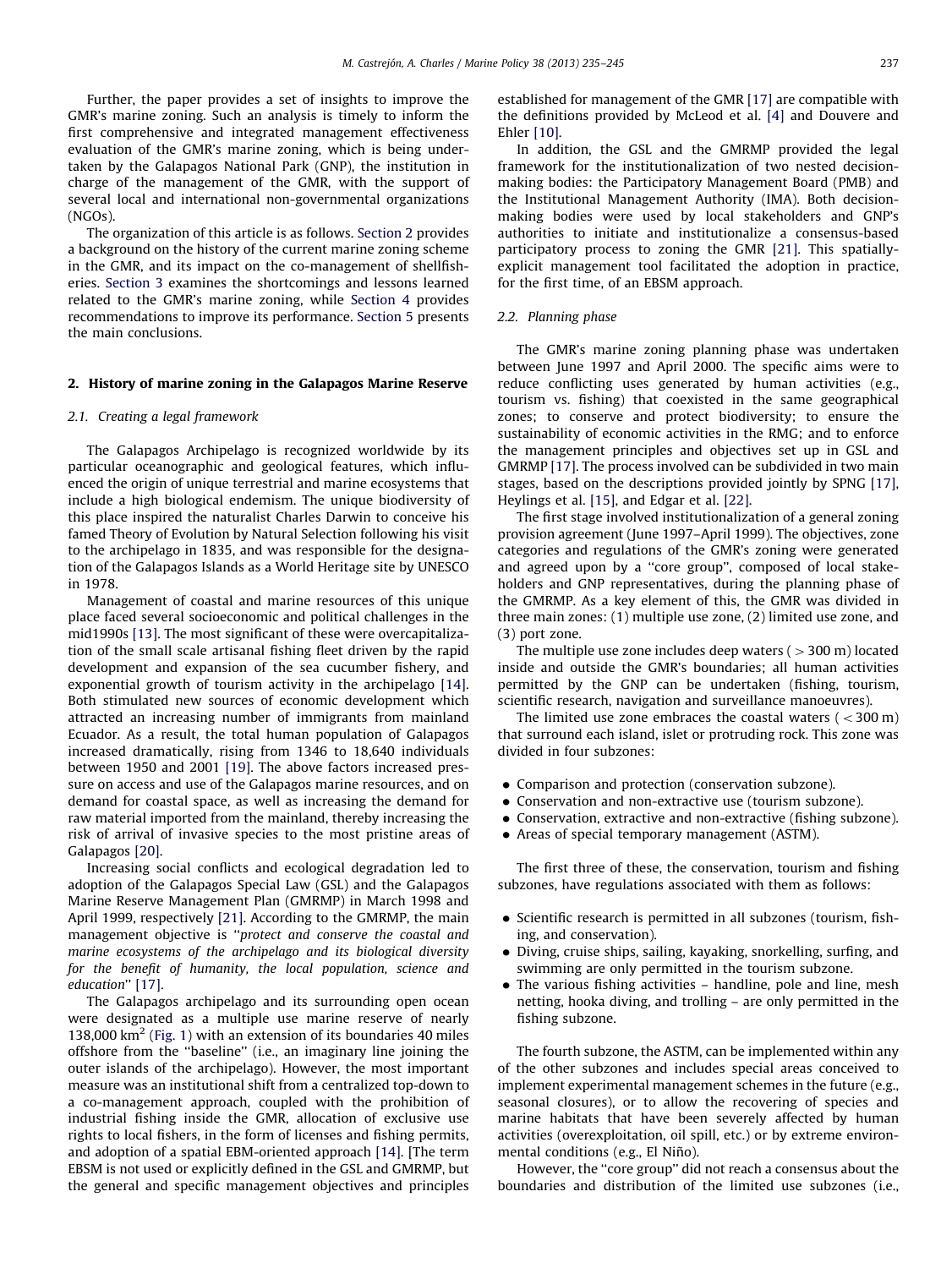

Fig. 2. Marine zoning of the Galapagos Marine Reserve (limited use zone).

conservation, tourism and fishing subzones). The resolution of the no-consensus points was postponed and, instead, a process to create a ''provisional coastal zoning (PCZ)'' was agreed upon [\[15\].](#page-9-0) As a result, the GMRMP was approved in April 1999 without including a complete and integrated zoning scheme.

The second stage of the process involved development and consensus on the above ''provisional coastal zoning'' (April 1999– April 2000). A ''zoning group'' was formed of representatives of the national park, local small-scale fishers, tourism operators and NGOs, and developed a proposal, which was reviewed and approved by PMB in April 2000.

Each stakeholder group negotiated based on their particular interest, with the goal being to minimize the short term impact of zoning over their own economic activities. Specifically, with regard to the key issue of establishing no-take zones, each resource harvesting group sought to avoid placing these in areas with high densities of the most valuable species for their corresponding sector. According to Edgar et al. [\[22\]](#page-9-0), sea cucumber fishers argued for having no-take zones only in those areas with low densities of sea cucumbers. On the other hand, tourism operators promoted no-take areas specifically for those areas with high concentrations of large pelagic species, such as hammer-head and white-tip sharks, which are valuable species for scuba diving tourism. Finally, NGOs did not line up with any of these human use sectors, instead arguing for the protection of a range of sites of different sizes and at various distances apart, representative of different habitats in each of the five bioregions recognized by Harris [\[23\]](#page-9-0). Overall, this mix of objectives led to a negotiated geographic distribution of no-take zones within the GMR [\[22\].](#page-9-0)

The final stages in reaching consensus on the zoning utilized ''an innovative method for conflict management, which was strongly based on incentive and pressure strategies'' ([\[15\],](#page-9-0) p. 16), which were aiming to link directly the final PCZ proposal to the management of the GMR's fisheries [\[15\]](#page-9-0). In other words, decisions on all measures to regulate the area's fisheries in 2000 were conditioned on the achievement of a zoning agreement. Even more important as an incentive for adoption of the zoning was the agreement to develop an ''action plan'' to provide alternative livelihoods to the fishing sector in order to ''compensate'' them for the short-term impacts of the zoning [\[15\].](#page-9-0) These included the promise to allocate commercial diving and sport fishing licenses to those fishers that wanted to leave commercial fishing and become tourist operators.

The zoning arrangement was finally approved by ''consensus'' in 2000. It includes 130 management zones, comprising 14 separate conservation zones, 62 tourism zones, 45 fishing zones and 9 mixed management zones ([\[22\];](#page-9-0) see Fig. 2). Conservation and tourism zones (i.e., no-take zones) encompass 18% of the Galapagos coastline [\[15\].](#page-9-0) Each individual zone ranges in size from small offshore islets to a 70 km span of coast [\[22\].](#page-9-0) However, no offshore boundaries were established. As a result, the total marine area per zone was not legally agreed on.

## 2.3. Implementation phase

The co-management system faced several conflicts after the zoning was approved, most related to management of the sea cucumber fishery and to development of the legal framework necessary to implement the principles and rules established in the GSL and GMRMP [\[14\]](#page-9-0). As a consequence, the physical demarcation of the zoning was delayed by six years. During that period, enforcement was weak as the GNP lacked adequate control and surveillance infrastructures, and some fishers were unaware of the zoning boundaries [\[24\].](#page-9-0) As a result, the GNP decided to focus on preventing illegal harvesting of tuna and sharks by large-scale fleets from mainland Ecuador, and to combat local illegal fishing during sea cucumber and spiny lobster fishing seasons [\[25\]](#page-9-0). Despite those efforts, several infractions occurred, most related to illegal fishing of sea cucumber in notake zones [\[24\]](#page-9-0).

The zoning system was physically demarcated in September 2006, but despite this, illegal fishing in no-take zones continues to occur [\[26\]](#page-9-0). Nevertheless, the adoption of a vehicle monitoring system (VMS), jointly with the improvement of surveillance and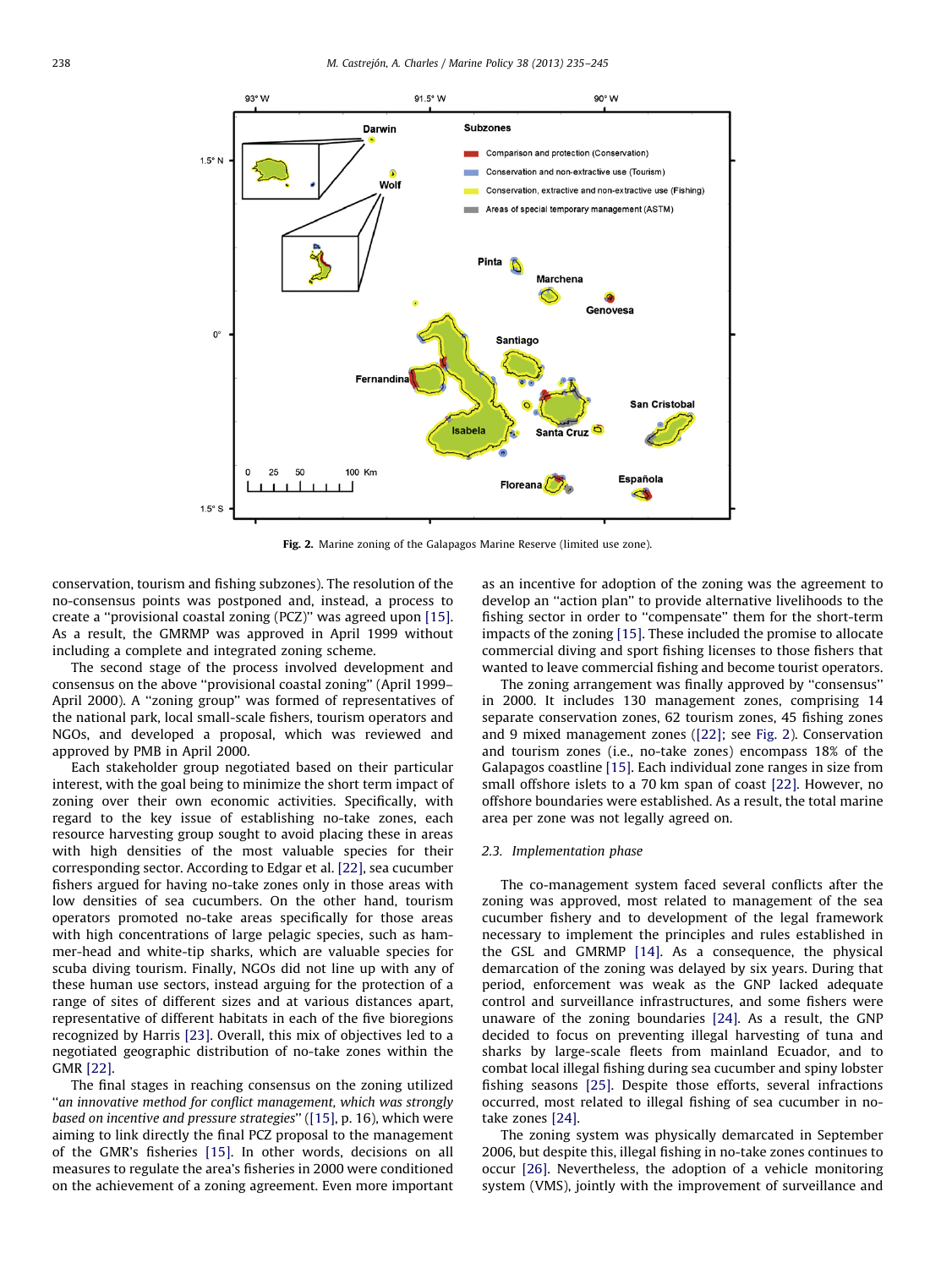<span id="page-4-0"></span>sanction capacity, has contributed successfully to reduce illegal harvesting by large-scale fleets, which frequently attempt to harvest tuna and shark species inside the boundaries of the GMR (M. Villalta, Galapagos National Park, Ecuador; personal communication).

#### 2.4. Monitoring phase

Before the physical demarcation of the GMR's marine zoning, the Charles Darwin Foundation (CDF), a locally-based international NGO that provides scientific advice to the GNP and PMB, conducted a broad-scale subtidal independent survey in 2000– 2001 [\[22\].](#page-9-0) Its main aims were to define the ecological baseline of each management zone before the physical demarcation of the GMR's zoning, and to clarify broad-scale marine biogeographical patterns across Galapagos [\[27\]](#page-9-0).

Three main results were obtained by Edgar et al. [\[22\]:](#page-9-0) (1) the mean sea cucumber density in the western sector of Galapagos, the most productive sector of this species, was three times higher in zones open to fishing (14  $\pm$  4.2 ind 100 m<sup>-2</sup>) in comparison with conservation zones (42.2  $\pm$  10.9 ind 100 m<sup>-2</sup>); (2) the mean density of spiny lobster and Galapagos grouper was not different between management zones; (3) the mean shark density was five times higher in tourism zones in comparison with conservation and fishing zones. These results reflected the bias associated with the selection and distribution of no-take zones within GMR [\[22\];](#page-9-0) i.e., that the compromises inherent in their selection led to their having low intrinsic densities of sea cucumbers and high densities of large pelagics.

These human dimensions were dominant in the actual selection of no-take zones, rather than more ecologically-oriented aspects. For example, Edgar et al. [\[27\]](#page-9-0) showed that Galapagos coastal waters were best divided into five marine bioregions referred to as far-northern, northern, south-eastern, western and Elizabeth—the latter being a bioregion located in the western part of Isabela Island, whose proportion of endemic species is anomalously high. As a result, these authors argue for a higher level of protection of the far-northern and Elizabeth bioregions, which are not properly represented and conserved by the current GMR's zoning design.

While such aspects were not built into the current marine zoning design (and would need to be better incorporated in any future adaptation of the design), the results obtained by Edgar et al. [\[27\]](#page-9-0) were used by the zoning commission, jointly with the GMR's approved zoning design and the advice of external consultants, to develop a long term ecological subtidal monitoring program (ESMP). This program was designed to evaluate spatial and temporal patterns of change in coastal marine ecosystems across the different bio-geographic regions in the GMR, before and after zoning implementation, and in relation to oceanographic, climate and human impacts [\[28\]](#page-10-0).

In October 2004, the PMB reviewed and approved the ESMP proposal. The responsibility to manage the ESMP was given to the CDF. Since then, CDF scientists have compiled a unique 12-year bio-physical dataset to support an assessment of the management effectiveness of the zoning. The ESMP is mostly funded by international aid agencies and NGOs.

In addition to the ESMP, the CDF and the GNP have managed the Participatory Program of Fisheries Monitoring and Research (PIMPP) since 1997. The latter marked the beginning of the systematic collection of fishery-related data in Galapagos [\[14\].](#page-9-0) The PIMPP was the most important monitoring program between 1997 and 2006, particularly during the expansive phase of the sea cucumber fishery (1999–2002). However, over the past 50 years, the CDF has also compiled large amounts of other oceanographic, ecological and biological data about Galapagos marine habitats and native and endemic species. In recent years, most monitoring efforts have focused on the project-basis collection of socioeconomic and governance data, in particular to evaluate performance of the co-management system [\[21\]](#page-9-0), the socioeconomic impact of tourism [\[29\],](#page-10-0) and the potential impact of climate change on Galapagos [\[30\]](#page-10-0).

#### 2.5. Evaluation and adaptation phase

According to the GMRMP, the zoning system was to be adapted and made ''permanent'' two years after its declaration, based on the results of an assessment of management effectiveness [\[17\].](#page-9-0) The latter had to include an evaluation of the initial ecological and socio-economic effects of the zoning. However, there is not yet a comprehensive, integrated, peer-reviewed quantitative analysis of marine zoning effectiveness nor of application of the EBSM principles in the GMR. As a consequence, the marine zoning scheme has not been formally adapted. Furthermore, decision-makers have not received regular and conclusive feedback about the ecological and socioeconomic impacts of the EBSM over Galapagos marine ecosystems and over the range of activities affecting it.

Despite this lack of comprehensive assessment, there is some evidence, both positive and negative, concerning the performance of marine zoning in the Galapagos. First, for the particular case of shellfish fisheries, recent studies suggest that marine zoning, in conjunction with the establishment of a co-management system, have not been effective in preventing overexploitation of the sea cucumber and the spiny lobster fisheries [\[31](#page-10-0)[,14](#page-9-0)]. Both management measures have not been enough to eliminate the fishers' incentive to compete with each other for a bigger proportion of the total allowable catch (TAC) each fishing season. Such behavior, known worldwide as a ''race for the fish'', has encouraged over-capitalization as fisherman seek to increase their competitiveness through investment in more substantial and faster vessels, and high technology fishing equipment. The resulting intense search for short-term profit, combined with a lack of social and institutional mechanisms for resource stewardship, has compromised the long-term recovery of fishery stocks. This is indeed a situation in which the "tragedy of the commons" [\[32\]](#page-10-0) seems to apply.

As sea cucumber and spiny lobster stocks have declined over the last decade, the race for fish has intensified resulting in more illegal fishing and more restrictive management measures, such as the reduction of TAC and fishing season length. This has led fishers to work within an increasingly competitive environment, encouraging risk seeking behaviors, and creating dangerous work conditions. For example, the decline in spiny lobster abundance in the shallow waters around Galapagos has encouraged fishers to dive at night, deeper and for longer periods in order to sustain or increase their catch rates. As a result, the number of fishers with decompression sickness has increased during the last decade [\[14\].](#page-9-0)

In contrast to the above negative outcomes, a preliminary study suggests partial benefits associated with marine zoning in the Galapagos. According to [\[33\]](#page-10-0), the proportion of larger individuals of groupers (Mycteroperca olfax), endemic sea basses (Paralabrax albomaculatus) and Galapagos grunts (Orthoprostis forbesi) is significantly higher in no-take zones in comparison with fishing zones. This trend has been observed in particular areas where the level of protection from fishing is higher, whether due to high levels of tourism and/or such areas being near to the enforcement authority's outposts [\[33\].](#page-10-0)

#### 3. Concerns arising with marine zoning in the Galapagos

The marine zoning scheme represents undoubtedly the best effort undertaken to date to manage the GMR through an EBSM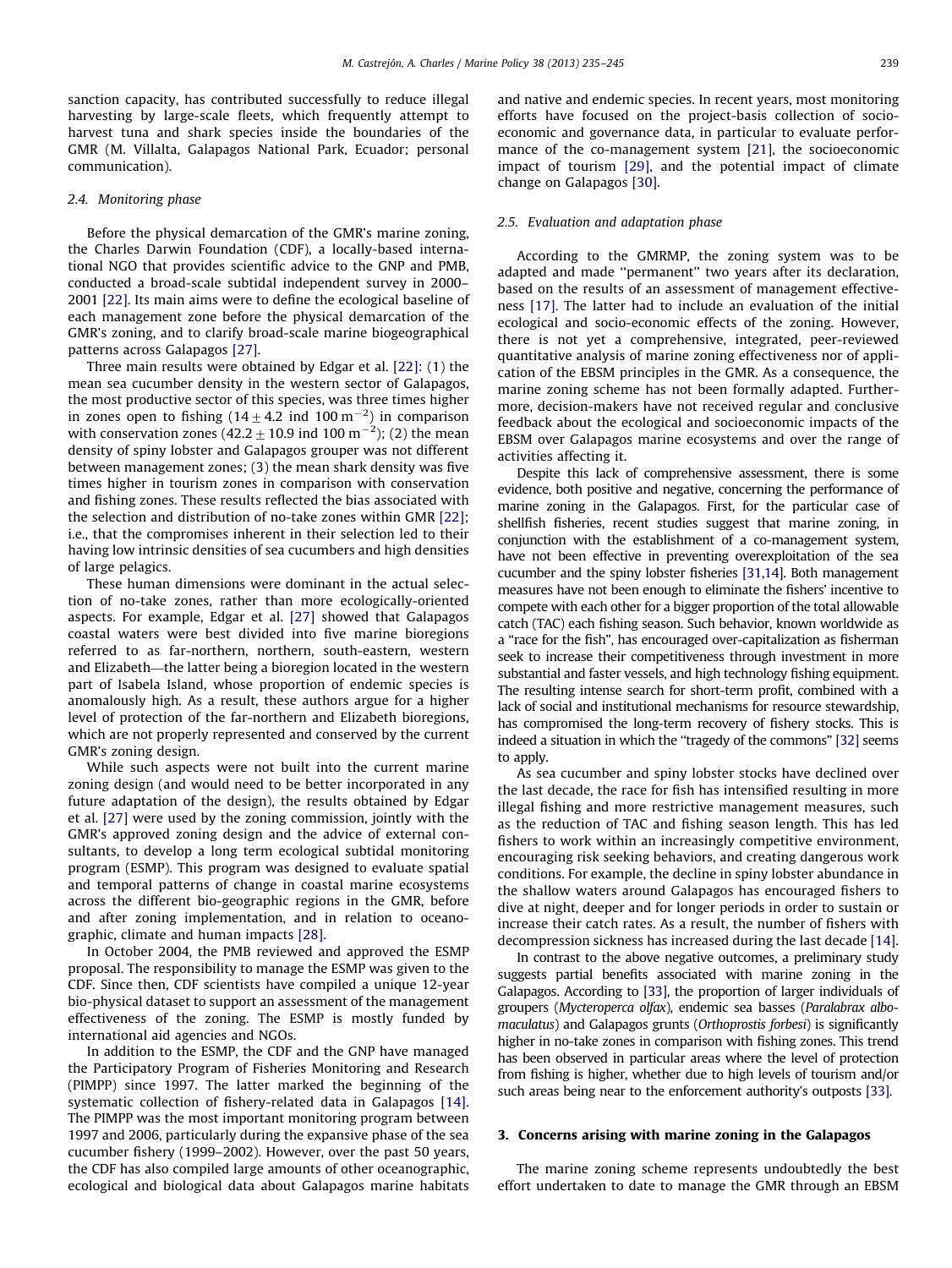approach. However, application of EBSM in the GMR, through marine zoning, has been severely limited by lack of effective enforcement and a high rate of non-compliance by fishers, who consider fisheries management measures, including no-take zones, as illegitimate [\[34\].](#page-10-0) As noted above, the most important shellfisheries of the GMR, the sea cucumber fishery (Isostichopus fuscus) and the spiny lobster fisheries (Panulirus penicillatus and P. gracilis), show signs of overexploitation [\[31\]](#page-10-0). The steady expansion of tourism activity in the archipelago, jointly with the carrying out of illegal sport-fishing operations, are generating new conflicts between local tourism and fishing sectors (E. Naula and M. Casafont, Galapagos National Park, Galapagos, Ecuador; personal communication). Furthermore, a recent study shows that the current GMR's marine zoning design is not providing enough protection to several threatened species and key biodiversity areas [\[18\]](#page-9-0).

These problems with EBSM have contributed to a lack of credibility and legitimacy concerning what could be potentially a valuable tool to co-manage the GMR's fisheries. In this section, such problems are examined from the perspective of the five basic components essential to successful marine management, including EBSM, as outlined earlier in the paper: effective planning, monitoring, implementation, evaluation and adaptation.

#### 3.1. Planning issues

#### 3.1.1. Short-term approach

The GMR's marine zoning system was created without a strategic and integrated long-term plan-based approach. It is clear that the consensus-based approach used during the planning phase focused mainly on determining no-take zones without considering the ''bigger picture'' needed to adopt an EBSM in a marine protected area (MPA: [\[35\]\)](#page-10-0). As a consequence, the zoning only impacted the places where fishing (and tourism) can take place, not the inappropriate incentives and the institutional failures that lead to fisheries overexploitation. The latter problem areas include reactive governance with a short term vision, inappropriate allocation of use rights (licenses and fishing permits), excessive fishing capacity, limitations in monitoring, control and surveillance, and weaknesses in the organization and social cohesion of the local fishers' organizations [\[31,](#page-10-0)[14\]](#page-9-0).

### 3.1.2. Excessive focus on no-take zones

The zoning system has been considered in Galapagos as synonymous with no-take zones. This represents a serious misconception about EBSM, also present in other parts of the world [\[36\]](#page-10-0). It is necessary to highlight that no-take zones represent only one type of MPA, and only one of many management tools available for the successful implementation of EBSM in the marine environment, such as territorial user rights for fisheries (TURFs), seasonal closures, spatial gear restrictions, etc. [\[6\].](#page-9-0) Thus no-take zones need to be evaluated and compared to viable alternative management tools, and used, where appropriate, as one element in a broader package of measures [\[37\]](#page-10-0).

#### 3.1.3. Unexpected incentives

The ''innovative'' incentive-pressure strategy described and used by Heylings et al. [\[15\]](#page-9-0) to encourage consensus on zoning, contributed in reality to the generation of perverse incentives and to the loss of credibility and legitimacy for zoning, especially among grassroots fishers. As described in [Section 2.2](#page-2-0), this strategy produced a final zoning consensus when the PMB declared that all management measures required to regulate the GMR's fisheries during 2000 would be implemented only if there was a zoning consensus (the 'pressure' component of the strategy). Furthermore, the PMB agreed to develop an ''action plan'' to provide alternative livelihoods to the fishing sector in order to ''compensate'' them for the short-term impacts of the zoning (the 'incentive' component).

The fishing sector's representatives signed the agreement for implementation of zoning expecting that the Ecuadorian Government (represented by the GNP) and NGOs would produce alternative livelihoods for the entire fishing sector, which in 2000 included a total of 1229 fishers as registered by GNP [\[14\]](#page-9-0). The zoning agreement could be considered a win–win situation for fishers for two reasons: (1) most no-take zones were declared outside the main sea cucumber fishing grounds [\[22\],](#page-9-0) the most valuable and abundant fishery resource of the GMR at that time, so it is quite probable that the short-term economic impact of the zoning on the fishing sector was low, particularly given that enforcement was weak [\[24\]](#page-9-0); and (2) the GNP and NGOs agreed to make a ''compensation payment'' to fishers, in the form of new "alternatives", for 18% of "their" fishing grounds becoming notake zones. However, an unexpected result happened, in that the incentive-pressure strategy encouraged non-fishery individuals, mainly from mainland Ecuador, to obtain fishing licenses, in order to get access to the sea cucumber fishery (legally opened in 1999), as well as the alternative livelihoods that were promised. This contributed to the exponential growth of the fishing sector, which increased between 1999 and 2000 from 795 to a historic maximum of 1229 fishers [\[14\]](#page-9-0). This trend intensified the 'race for the fish', which eliminated any incentive to conserve sea cucumber and spiny lobster fisheries. In other words, fishers were not encouraged to conserve fishery resources in the long term because, in the end, all fishing license holders, including those not dependent on fishing for their livelihoods, were to be compensated with ''alternatives''.

A few years after approval of the zoning system, conflicts abounded in the management of sea cucumber, as most fishers felt ''cheated'' in that expected ''alternatives'' were not implemented as quickly as they expected. As a result, the credibility and legitimacy of the zoning (and the GNP and NGOs themselves) declined severely between 1999 and 2001 [\[38\]](#page-10-0). Currently, such lack of legitimacy has a strong impact on fishers' decision to comply with the regulations, particularly with no-take zones [\[34\].](#page-10-0)

#### 3.1.4. Lack of attention to threatened species

The design of the zoning system is not offering enough protection to all threatened species of Galapagos. Edgar et al. [\[18\]](#page-9-0) point out that of the 38 inshore key biodiversity areas (KBA) recently identified in Galapagos, 27 currently possess protection from fishing. Such areas occupy 8.5% of the coastline (142 km). The remaining 11 KBAs are located inside fishing zones (7) and multi-use zones (4). These authors argue for the implementation of no-take zones in certain zones, located in Isabela and San Cristobal Islands, which possess threatened species of macroalgaes and gastropods not found in any other site of the archipelago. According to Edgar et al. [\[18\],](#page-9-0) all KBA's could be protected by converting only 1.9% of the current total fishing area in notake zones.

## 3.1.5. Lack of attention to spatial structure

The spatial structure of sea cucumber and spiny lobster stocks in the archipelago was not considered in GMR's zoning design. Several studies have shown, in a descriptive manner, that the distribution of sea cucumber and spiny lobster in the GMR is spatially heterogeneous, as is the allocation of fishing effort [\[39,40\]](#page-10-0). Nevertheless, no study has attempted to measure and model the spatial dynamics of shellfish stocks and of the fishing fleet. As a consequence, such spatial patterns have been ignored during the design of management strategies. Such information is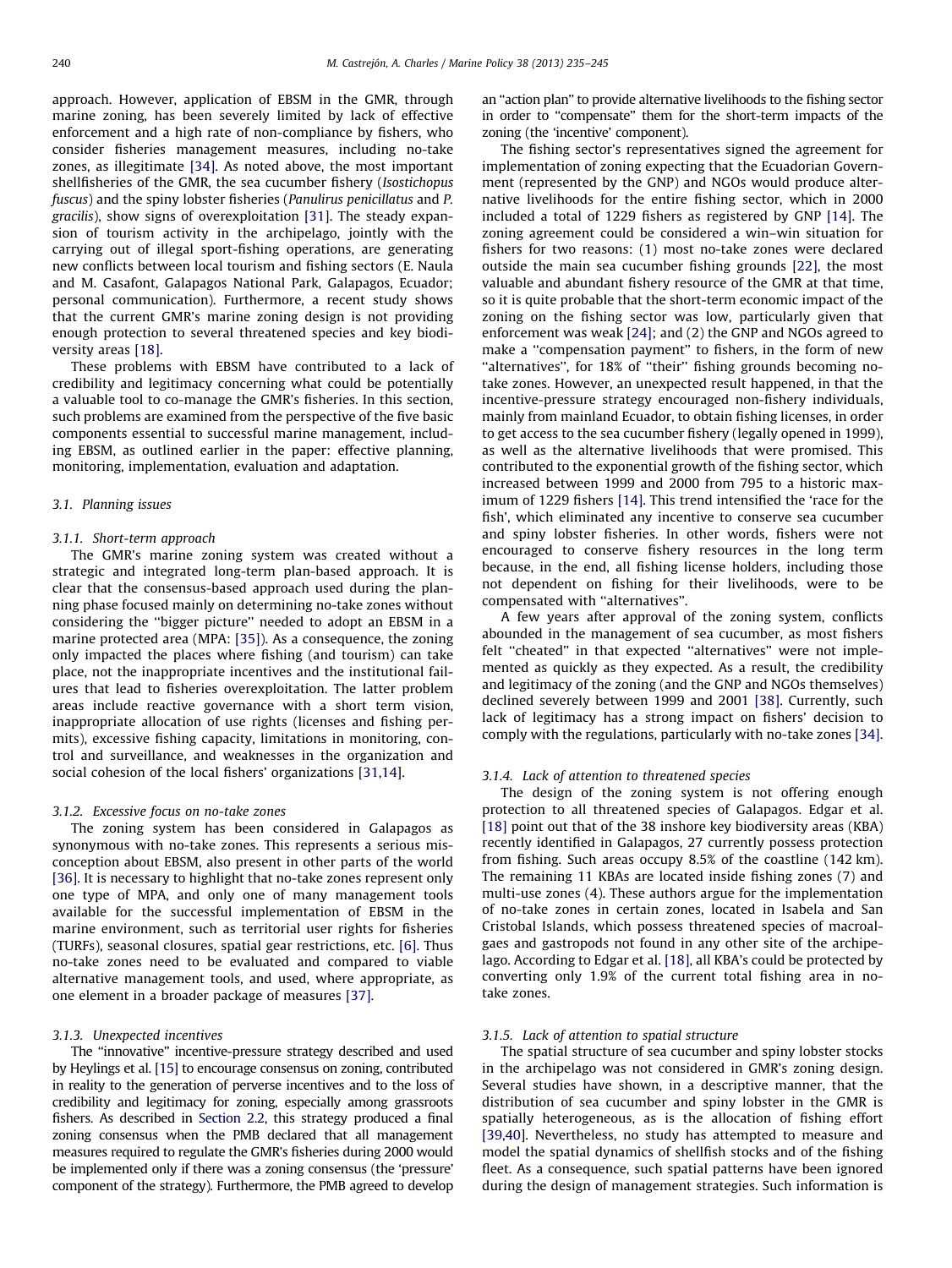<span id="page-6-0"></span>fundamental to understanding the population dynamics and distribution patterns of these species (which do not fit the classic models developed for conventional stock assessments) and to evaluating the applicability of spatially explicit management measures (TURFs, seasonal closures, spatial gear restrictions, etc.) in order to reduce overexploitation risks.

#### 3.2. Implementation issues

In addition to previously-noted issues over enforcement of regulations, there are also very specific operational concerns. For example, physical boundaries in the zoning scheme are inadequate to demarcate the offshore boundaries of each subzone—especially at night when most fishing activity takes place. There is a need for a new system of boundary demarcation based on coordinates of latitude and longitude, to simplify boundary description, as has been implemented in the Great Barrier Reef Marine Park (GBRMP) of Australia [\[11\].](#page-9-0) The latter interfaces zoning boundaries with modern navigating devices, such as Global Positioning Systems (GPS), and contributes to improve public understanding, enforcement and compliance in the GBRMP.

Concerns have also arisen with the original names assigned to each subzone, which proved complicated, confusing and difficult to remember. In fact, the names have been already changed by stakeholders. For example, fishers refer to the conservation, extractive and non-extractive use subzone as the "Fishing zone", while tourism operators refer to the conservation and nonextractive use subzone as the "Tourism zone".

# 3.3. Monitoring and evaluation issues

A large amount of spatially-explicit ecological and fishery related-data has been collected over the last 13 years, but such information has never been integrated and analyzed in a comprehensive way. Indeed, integrated and interdisciplinary studies have been relatively rare in Galapagos, representing only 8% of scientific references published between 1535 and 2007 [\[41\].](#page-10-0) Accordingly, there is a need for comprehensive evaluation, integration and coordination to produce suitable spatial planning information.

Furthermore, most research has focused on the baseline assessment and ongoing monitoring of biological and oceanographic aspects of the zoning with little attention to the ''people side''. For example, in contrast to the large amounts of temporal and spatial information on the abundance and distribution of target and non-target species that has been collected on a regular basis during the last decade, little information has been collected on such topics as local fishery knowledge, perceptions about management regulations, market and non-market values of ecosystem services, and historical and current resource use patterns. It is important to recognize that not only fishery management but also the planning, implementing and managing of MPAs require taking into consideration the human dimensions (social, economic and institutional) that affect the outcomes of implementation [\[35\].](#page-10-0)

#### 3.4. Adaptation issues

Adaptive management has been institutionalized as a management principle in the Galapagos legal framework (i.e., GSL and GMRMP), but it has not been properly implemented. For example, the GMRMP indicates that the zoning system would be adapted and made ''permanent'' after a two-year period time after declaration, based on the results of an assessment of management effectiveness [\[17\]](#page-9-0). However, it did not provide clear guidelines about how to take into account new information or shifting conditions, so adaptation (amendment) of the system (and indeed the GMRMP) has never occurred since inception.

Indeed, the terms ''provisional'' and ''permanent'' used in the GMRMP are in opposition to the adaptive management concept. In particular, use of the term ''permanent'' has created a serious misinterpretation about the foundations of adaptive management, which could result in future resistance by stakeholders (or decision-makers) to adaptation of the zoning design.

#### 4. Toward effective zoning in the Galapagos Marine Reserve

The lessons learned through the identification and analyses of issues in the previous section are fundamental to adapt and improve the zoning system in the GMR. This section provides some paths to the future, drawing on lessons learned from the GBRMP [\[42,](#page-10-0)[11](#page-9-0)], as well as from the recommendations and guidelines provided by Hilborn et al. [\[37\];](#page-10-0) Wilen [\[43\]](#page-10-0); Gilliand and Laffoley [\[44\]](#page-10-0); Charles and Wilson [\[35\]](#page-10-0); and Douvere and Ehler [\[10\].](#page-9-0)

# 4.1. Effective planning

The most important step to improve the GMR's zoning is adopting a strategic and integrated long-term plan-based approach, which considers the ''bigger picture'' needed to adopt an EBSM for GMR's fisheries management. The process followed in Australia's GBRMP to establish a large, comprehensive, and representative network of no-take areas within a broader spatial management framework, represents a successful example of the practical adoption of an EBSM to manage a multiple-use marine reserve. According to Fernandes et al. [\[42\],](#page-10-0) the key success factors that were central to review and adapt the GBRMP zoning were: focusing initial communication on the problems to be addressed; applying the precautionary principle; using independent experts; facilitating input to decision making; conducting extensive and participatory consultation; having an existing marine park that encompassed much of the ecosystem; having legislative power under federal law; developing high-level support; ensuring agency priority and ownership; and being able to address the issue of displaced fishers. These factors of success should be carefully evaluated in the context of Galapagos and used, if appropriate, to evaluate and to adapt the GMR's zoning.

#### 4.2. Appropriate no-take zones

The reality that no-take zones represent only one of multiple management tools available for the successful implementation of EBSM must be emphasized. A portfolio approach, based on a judicious combination of management tools, provides a more robust approach to resource governance [\[45\]](#page-10-0). Indeed, a recent integrated assessment of the status, trends, and solutions in marine fisheries worldwide found that a combination of traditional approaches (catch quotas, community-based management) coupled with strategically placed fishing closures, more selective fishing gear, ocean zoning, and economic incentives is the best potential solution to restore marine fisheries and ecosystems [\[6\].](#page-9-0)

Furthermore, having seen in Galapagos that zoning is a useless management tool if it is not appropriately enforced, it is worthwhile to adopt the insight of Hilborn et al. [\[37\]](#page-10-0) that no-take zones (or marine reserves) must be evaluated previous to their implementation in the context of: (1) clear management objectives, (2) the social and institutional ability to maintain and enforce the closures, (3) existing management actions that no-take areas could complement under certain conditions; and (4) the capacity to monitor and evaluate success.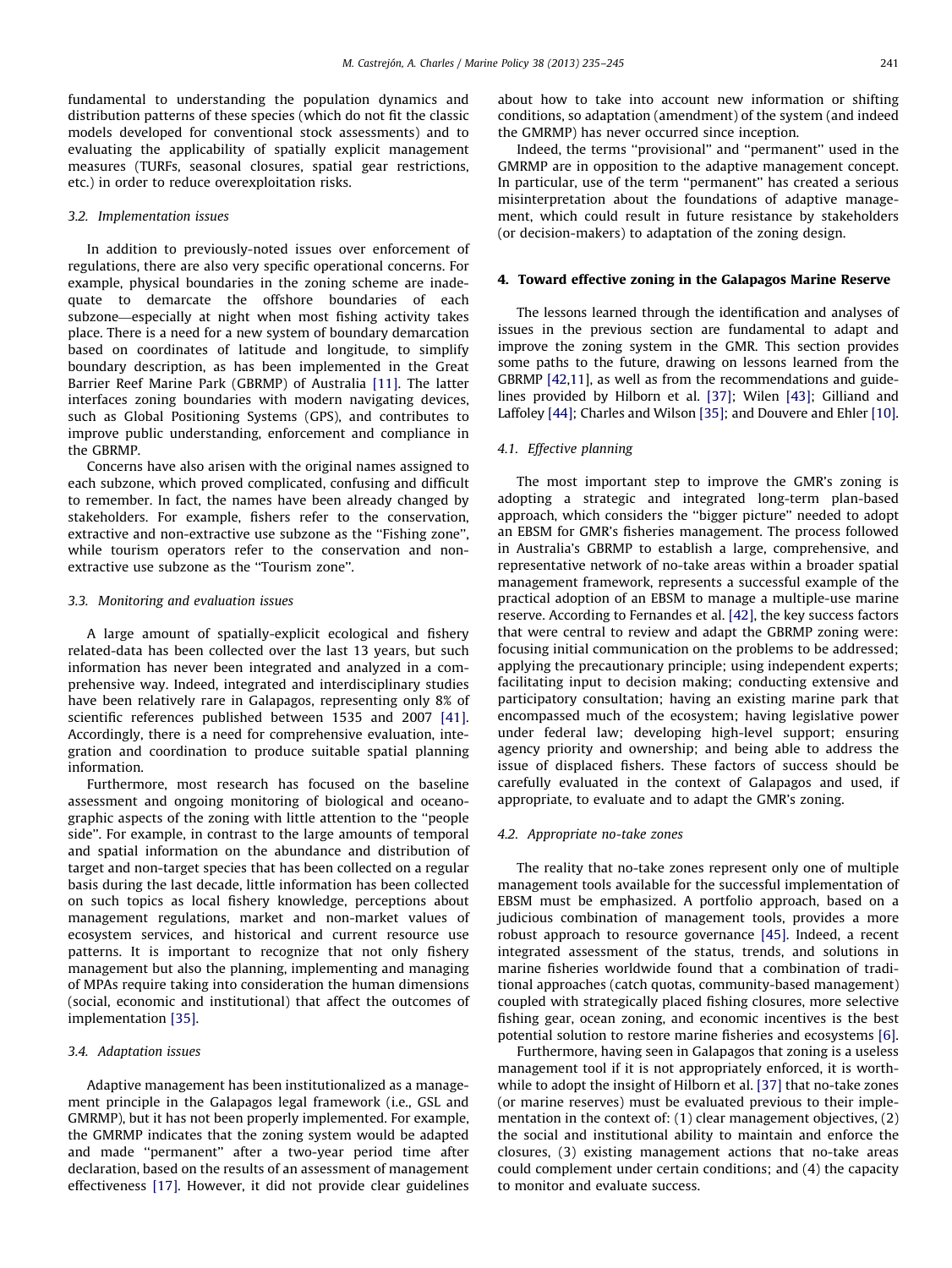#### <span id="page-7-0"></span>4.3. Suitable incentives

The incentive-pressure strategy (sensu Heylings et al., [\[15\]](#page-9-0)) to encourage consensus on zoning should not be used again during the adaptation phase of the GMR's zoning. It is clear that such a strategy generated perverse incentives that led to the loss of credibility and legitimacy in the zoning. Instead, it is necessary to establish new mechanisms to realign economic incentives with resource conservation. This critical component of successful rebuilding efforts for fisheries [\[6\]](#page-9-0) focuses on what is referred to variously as fishing rights, tenure, or dedicated access privileges [\[45–47\]](#page-10-0). Which form of fishing rights fits which type of fishery is a complex matter [\[45\]](#page-10-0), depending on the frequent pre-existence of fishing rights, on the species involved, on the history of the fishery, and many other factors. However, when chosen well, these have effectively eliminated the race for the fish in many fisheries around the world—whether through TURFs, individual quotas (catch shares), rotation of fishing grounds or other means [\[31,48,49](#page-10-0)].

For example, the exclusive allocation of TURFs to small-scale fisher communities in Chile has generated a sense of exclusive use and ownership among fishers. This has resulted in [\[31,50](#page-10-0)]: (1) a comanagement success with long-term effects in the economic welfare of fishers; (2) the strengthening of fishers' organizations, which led to the implementation, by fishers themselves, of effective monitoring, control and surveillance procedures, and (3) the accomplishment of objectives for management and conservation. In addition, TURFs have proved to be useful as experimentation tools to refine stock assessment and management procedures. Furthermore, recent studies have shown that, under certain conditions, strategically sited MPAs can be an effective complement to TURFs, increasing abundance and fishery profits [\[51\].](#page-10-0)

#### 4.4. The ''people'' side of EBM and MPAs

Attention must be paid in equal terms to the biological, oceanographic and human dimensions related to the planning, monitoring, implementing and managing of the GMR's zoning. The importance of people-oriented aspects has been highlighted with regard to ecosystem-based management, notably in regard to fisheries [\[5\]](#page-9-0) and to MPA creation and implementation (or adaptation), to improve acceptance and ultimate performance of MPAs [\[35\].](#page-10-0) The latter authors suggest ten key ''human dimensions'' considerations for MPAs: objectives and attitudes, ''entry points'' for introducing MPAs, attachment to place, meaningful participation, effective governance, the ''people side'' of knowledge, the role of rights, concerns about displacement, MPA costs and benefits, and the bigger picture around MPAs. Such peopleoriented factors should be evaluated in the Galapagos context and taken into account during the evaluation and adaptation phase of the GMR's zoning.

#### 4.5. Spatial dynamics

The spatial dynamics of fishery resources (notably the key sea cucumber and spiny lobster stocks) and of the fishing fleet must be measured and modeled to assess the applicability of spatiallyexplicit management measures (TURFs, seasonal closures, spatial gear restrictions, etc.) in order to reduce overexploitation risks. Consider, for example, the case of broadcast spawners, such as sea cucumbers, which – as for many sedentary species – require high density concentrations in order to reproduce successfully. Such high-density patches are the first to be targeted by fishers in a fishery regulated by catch or effort limits [\[37\],](#page-10-0) making management measures such as total allowable catch (TAC) inappropriate in the fisheries for these species. In this case, a spatially explicit management tool, such as seasonal closures, could be more effective than a TAC (e.g., to protect sea cucumber juveniles). On the other hand, caution is needed with spatial measures such as no-take zones since changes in the distribution of fishing effort could lead to overfishing of the stocks located outside the zone [\[37,52\]](#page-10-0)—it is thus necessary to evaluate the impact of zoning on fleet distribution.

### 4.6. Better monitoring

Current monitoring programs must be evaluated, adapted, and coordinated with the goal of producing needed spatial planning information, integrating the collection of socioeconomic data on a regular and strategic basis. According to Day [\[11\]](#page-9-0), the establishment of a robust monitoring system to evaluate the effectiveness of marine spatial management plans requires a major institutional reorientation at the policy level. In the case of Galapagos, it will require a major adaptation of the GMRMP, including as a priority the allocation of suitably long-term governmental funding to ensure the continuity and efficiency of the monitoring programs.

Also important are efforts to better utilize existing data (biophysical, socioeconomic and fishery data) in order to extract the maximum value from them [\[44\]](#page-10-0). Furthermore, the abovenoted monitoring capability of VMS together with the recent implementation of an Automatic Identification System (AIS) for the entire local fishing fleet, provides an unique opportunity to better understand the spatial behaviour of fishers, and thereby to predict how this behaviour interacts with spatial population processes to determine the character of exploited meta-populations; and to understand the implications of policy options ranging from no-take zones to TURFs [\[43\]](#page-10-0).

#### 4.7. Evaluation of management effectiveness

Such an evaluation of the GMR will facilitate adaptation of the marine zoning scheme, taking into consideration the scientific information available, the local fishery knowledge and the lessons learned as outlined above. Recent guidelines have been published in relation to evaluation of management effectiveness of MPAs [\[11](#page-9-0)[,44\]](#page-10-0), to the practical adoption and application of the ecosystem approach to fisheries (EAF) taking into account its human dimensions [\[3\],](#page-9-0) and to undertaking marine spatial planning (MSP) on a step-by-step basis [\[53\].](#page-10-0) The latter guidelines, which are largely based on analysis of MSP initiatives around the world, including the GBRMP, lead to a comprehensive spatial management plan for a marine area or ecosystem. This plan is implemented through a zoning map and/or a permit system, the latter based on the zoning maps and the comprehensive spatial plan [\[53\].](#page-10-0) One important aspect of this guideline is an explicit recognition that other management measures besides zoning (e.g., seasonal closures, TURFs, limitation of fishing effort, etc.) are needed to manage the diversity of human activities that take place on MPAs.

#### 5. Discussion

Implementation of marine zoning in the GMR represents an important step forward, but to date it has not adequately provided the mechanisms to address the roots of fisheries management failures that led to the overexploitation of the main shellfisheries of the GMR. Several institutional and socioeconomic challenges must be overcome in order to successfully adopt the recommendations described in the previous section.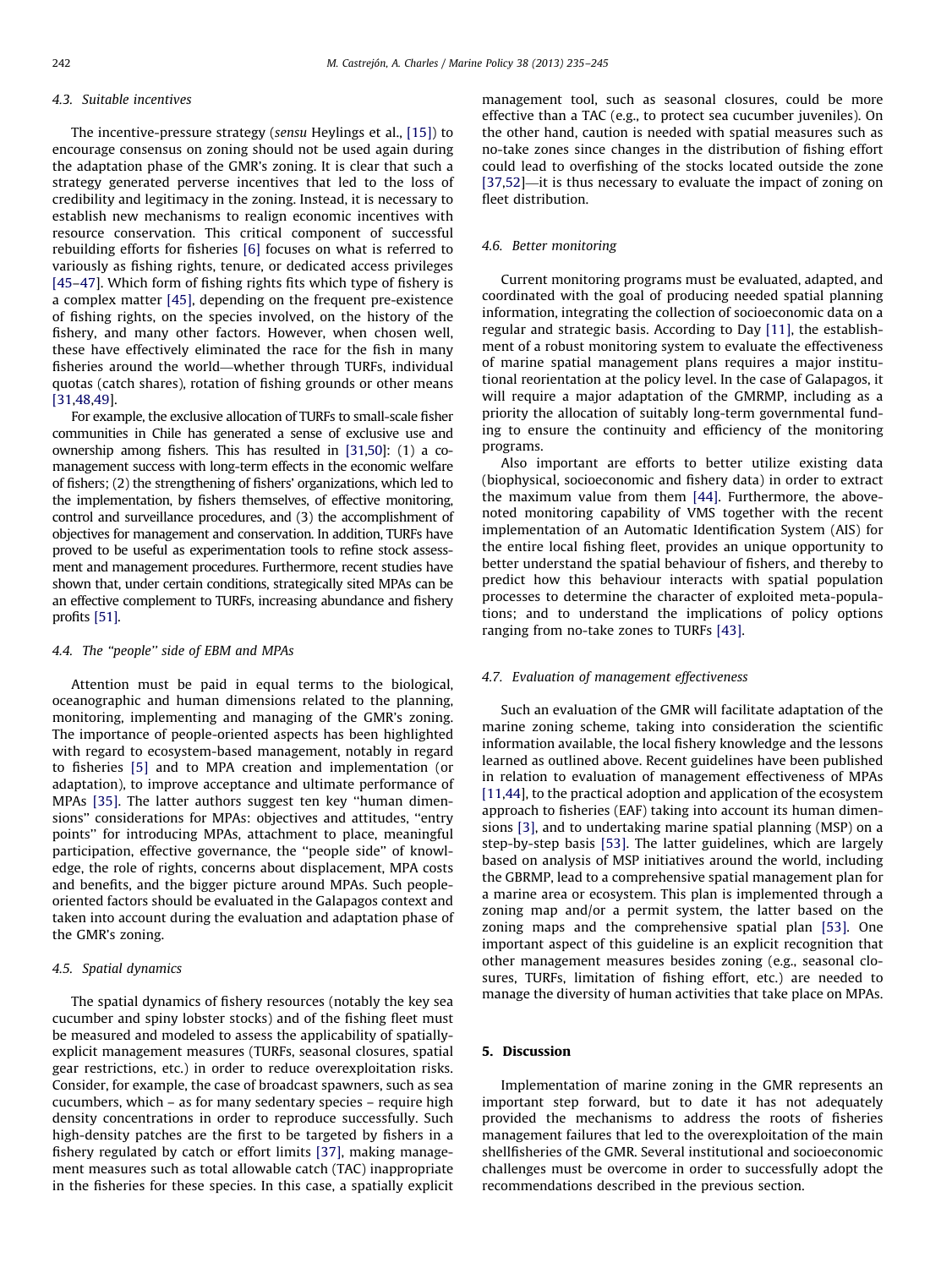#### 5.1. Credibility and legitimacy

One of the most important challenges to meet is to re-establish the credibility and legitimacy of the GMR's marine zoning. To accomplish this objective it will be fundamental to engage stakeholders in the re-zoning process, through extensive and participatory consultation. The latter was identified by Fernandes et al. [\[42\]](#page-10-0) as a key factor for the successful review of Australia's GBRMP zoning.

As a first step, participants in the decision-making bodies formed earlier – PMB and IMA – need to agree upon and support the process that is being implemented by GNPs authorities to evaluate for the first time the management effectiveness of the GMR, as well as the adaptation process that will be followed to fine-tune the GMR's zoning design. This will contribute to a more efficient use of the economic and human resources locally available.

However, an even more important step will be to engage GMR's grassroots fishers, a difficult task due to a lack of social cohesion, leadership and representativeness of fishers' organizations (*i.e., co-ops*). This problems are illustrated by Avendaño's [\[54\]](#page-10-0) results showing that 51.4% of the 262 members of COPRO-PAG (one of the major co-ops of the GMR) believes the main problem facing their cooperative is a lack of unity, followed by bad leadership (14.6%), lack of economic capital (12.9%), and lack of organization (5.8%). Consequently, most grassroots fishers do not trust their leaders, most not being considered legitimate representatives of fishers' interests [\[21\]](#page-9-0). For this reason, many decisions taken by the PMB and IMA are not considered legitimate by grassroots fishers. To overcome this problem, extensive and participatory consultation is needed beyond the boundaries of the PMB. Such a process could be adapted from that described by Fernandes et al. [\[42\],](#page-10-0) and include not only those in the small-scale fisheries sector but also tour operators, naturalist guides, conservationist, researchers, representatives of local governments and the general public. This will contribute credibility and legitimacy to the evaluation and adaptation processes of the GMR's zoning and, at the same time, will provide voice to several members of local communities whose interests are not currently represented in the PMB, but who have influence or are influenced by the decisions taken concerning management of the GMR.

#### 5.2. The co-management system

Another institutional challenge to face is the uncertainty about the future role of the Galapagos' co-management system, caused by recent changes in Ecuador's legal framework, which could discourage and delegitimize the participation of stakeholders in the re-zoning process. Ecuador approved a new constitution by referendum in September 2008, which resulted in fundamental changes to the Galapagos' government structure.

According to article 258 of the new constitution, the province of Galapagos will be managed by a Government Council, to replace IMA as the main manager of the Galapagos province. However, the functions and the relationship of the Government Council to the GNP (the main manager of the GMR) and the PMB have not been approved and specified yet in the corresponding legal framework (i.e., Galapagos Special Law). Thus, the future role of the Galapagos co-management system is uncertain, and will be known only at the end of the reform process of the Galapagos Special Law, which began in 2009 and is expected to conclude at the end of 2012.

Unfortunately, the failure of the GMR's marine zoning and its co-management system has disappointed many fishers and decision-makers, as well as those scientists and conservationists who strongly promoted co-management in Galapagos to this point. As a result, the Ecuadorian government is proposing changing the GMR's co-management system from an advisory type to a consultative type (sensu Sen and Nielsen, [\[55\]](#page-10-0)). Considering this scenario, members of the PMB and the IMA should seek agreement on the consultation and decision-making process to adopt for evaluating and adapting the GMR's marine zoning. This should be done before the end of the reform process for the Galapagos Special Law, making clear how stakeholder inputs will be used to develop the new zoning plan, as well as the procedure that will be implemented to take the final decision on how to re-zone the GMR. This will be fundamental to legitimize the decision-making process, thereby contributing to encouragement of stakeholder participation and avoidance of potential conflicts between the Ecuadorian government (i.e., Government Council) and GMR stakeholders.

#### 5.3. Right-based management

However, the most important institutional and socioeconomic challenge facing Galapagos fisheries relates to a lack of clearly defined and limited fishing rights. This problem, which lies at the roots of fisheries management failures, is reflected in the misalignment of economic incentives with respect to resource conservation. To address this, and thereby improve the GMR's zoning, it will be necessary to implement a new rights-based management system, through amendments to the Galapagos' legal framework as well as a practical mechanism approved by the PMB and IMA (or Government Council).

This task will require selecting, in a participatory way, a new portfolio of use rights [\[45,46](#page-10-0)] taking five key factors into consideration:

- (1) There is likely a need to re-allocate fishing licenses, in a manner that privileges the historical activity in the fishery and the performance of active fishers, as well as the distribution of the fishing effort according to the productive capacity of fishery resources, and the particular labour needs of each fishery. To do so, there will need to be changes to the legal framework to provide mechanisms to re-allocate fishing licences, based on the number of active (full time and part time) fishers, and to make it legally possible to exclude those inactive license holders listed in the GNP's fishing registry. For example, in 2008, only 33% and 37% of the total 1101 license holders registered by the GNP participated actively in the sea cucumber and spiny lobster fisheries, respectively [\[14\]](#page-9-0). The remainder are ''inactive fishers'', and these license holders are typically recognized, by fishers themselves, as opportunistic individuals that only keep their fishing license to gain access to economic ''alternatives'' created by NGOs and the GNP.
- (2) The institutionalization of co-management in the Galapagos Special Law has not been sufficient to ensure its success [\[31\],](#page-10-0) but strong support to the PMB from the Ecuadorian government can assist this local decision making-body in facilitating participation, capacity building and secure access and management rights for fishers. Otherwise, the outcomes expected will continue to be similar to those obtained commonly by a top-down management approach.
- (3) There is no ''magical recipe'' or one-size-fits-all solution to eliminate the race for fish [\[1,](#page-9-0)[31,45\]](#page-10-0). Consequently, each use rights option (e.g., TURFs, individual quotas, no-take zones, seasonal closures, etc.) must be evaluated and adapted, considering the particular socio-ecological conditions of Galapagos, so that together they provide the necessary incentives, and increase the probabilities of success in management. This implies conducting interdisciplinary and integrated (systems-oriented) research to understand and describe the dynamics of the main interacting subsystems in the fishery system: resource (e.g., sea cucumber), resource users and resource management [\[56](#page-10-0)[,1\]](#page-9-0).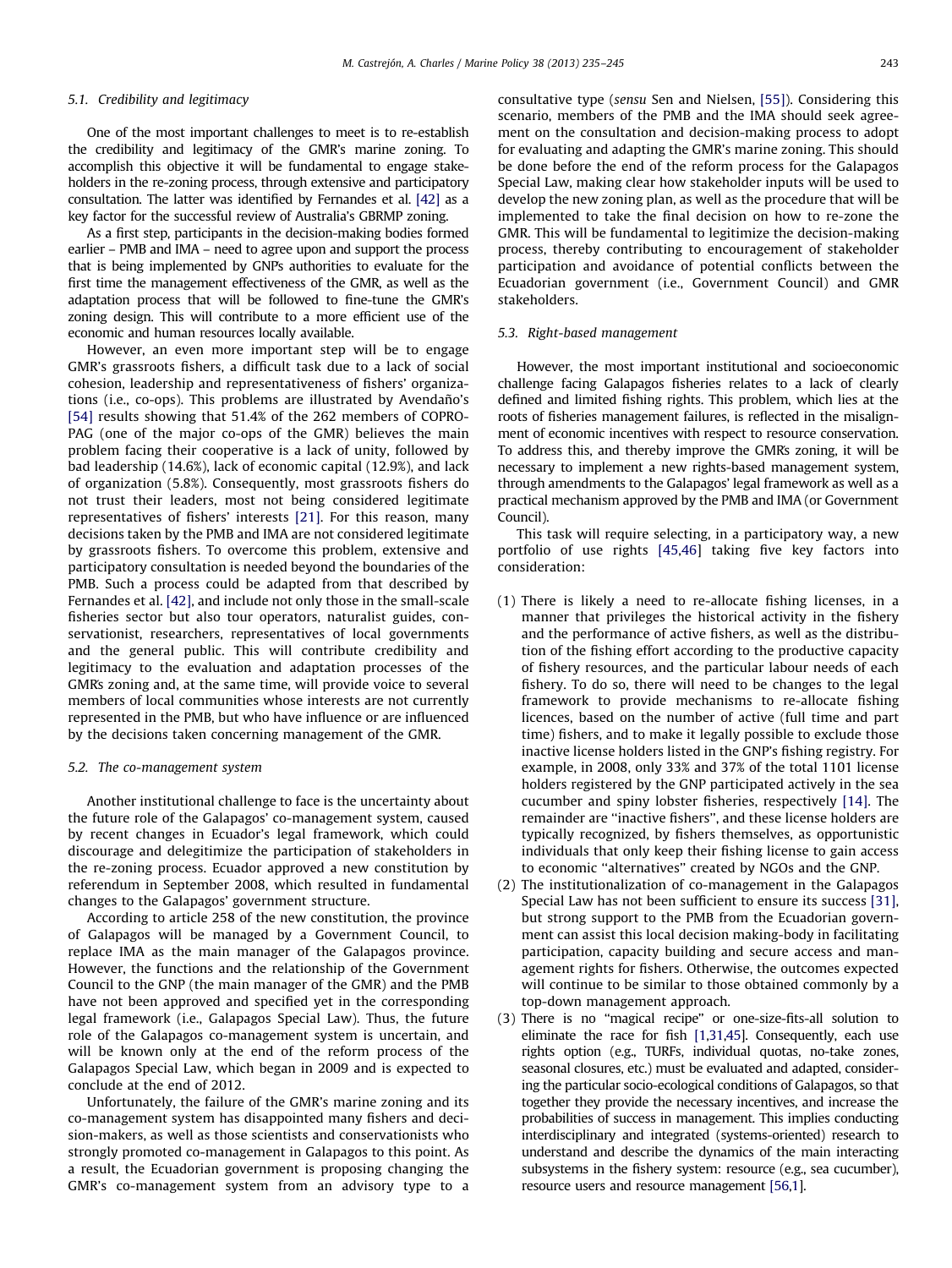- <span id="page-9-0"></span>(4) The new rights-based management system must guarantee the fundamental rights of fishers, such as food, livelihood, and participation in decision-making. Following the recommendation of Kearney [\[57\]](#page-10-0), fishery managers should ensure their focus goes beyond narrow economic efficiency measures to include economic and social objectives relating to local communities (such as employment, feasible access of community members to the fishery, and avoidance of excessive concentration of ownership).
- (5) To increase the chances of success for the new rights-based comanagement system needed in the GMR, the Ecuadorian government needs to adopt a strategic and integrated long-term planbased approach that contributes to improving the leadership, social cohesion and organization of fishers. The latter factors have been identified as fundamental to the successful implementation of co-management regimes [\[31,49](#page-10-0)].

# 5.4. Lessons for beyond the Galapagos

Drawing on the specific lessons learned in this case study of the shortcomings of the Galapagos fisheries management system, there emerges five more general insights potentially relevant as well within other contexts of ecosystem-based spatial management (EBSM), marine zoning and related management approaches worldwide:

- (1) The probability of success of EBSM is strongly reduced if it is adopted without a strategic and long term plan-based approach and adequate funding.
- (2) The institutionalization of marine zoning under a co-management regime is not enough to ensure its success if major shortcomings exist within its five basic components (planning, monitoring, implementation, evaluation and adaptation).
- (3) Lack of enforcement, inappropriate allocation of fishing rights and the presence of perverse incentives all contribute to a loss of credibility and legitimacy, as well as disincentives to conserve fishery resources.
- (4) No-take zones are not useful, and may be counter-productive, if inadequately enforced, and if designed without taking into consideration the spatial dynamics of the resources and fleet, as well as the spatial distribution of key biodiversity areas.
- (5) Adaptive management requires that clear and straightforward guidelines be specified in the corresponding legal framework to be applied in practice.

A serious and collaborative analysis, by Galapagos' management authorities and local stakeholders, of shortcomings experienced in GMR's marine zoning and lessons learned as a result (as described throughout this paper) will contribute to improving the effectiveness of what could be one of the most important fisheries management measures of the GMR. The resulting insights, such as those described in this section, may well be useful further afield, as aspects of ecosystem-based spatial management are explored and implemented in fisheries around the world.

# Acknowledgements

Suggestions made by Jorge Ramírez were very useful in improving this paper. The authors acknowledge Angela M. Kuhn for her assistance with editing figures. Financial support is gratefully acknowledged from the World Wildlife Fund-Galapagos Program, the Leona M. and Harry B. Helmsley Charitable Trust, the Natural Sciences and Engineering Research Council of Canada (NSERC), and the Consejo Nacional de Ciencia y Tecnología (CONACYT).

#### References

- [1] Charles A. Sustainable fishery systems. Oxford: Blackwell Science; 2001.
- [2] Garcia SM, Charles A. Fisheries systems and linkages: from clockworks to soft watches. ICES J Mar Sci 2007;64:580–7.
- [3] FAO. Fisheries management. 2. The ecosystem approach to fisheries. 2.2 Human dimensions of the ecosystem approach to fisheries. Rome, Italy: Food and Agriculture Organization of the United Nations; 2009.
- [4] McLeod KL, Lubchenco J, Palumbi SR, Rosenberg AA. Scientific consensus statement on marine ecosystem-based management. Communication part-<br>nership for science and the sea (COMPASS); 2005. Available from  $\langle$ http:// nership for science and the sea (COMPASS); 2005. Available from /[http://](http://www.compassonline.org/sites/all/files/document_files/EBM_Consensus_Statement_v12.pdf) [www.compassonline.org/sites/all/files/document\\_files/EBM\\_Consensus\\_Sta](http://www.compassonline.org/sites/all/files/document_files/EBM_Consensus_Statement_v12.pdf)
- [tement\\_v12.pdf](http://www.compassonline.org/sites/all/files/document_files/EBM_Consensus_Statement_v12.pdf) $\rangle$ , [accessed April 2012].<br>[5] Young C De, Charles A, Hjort A. Human dimensions of the ecosystem approach to fisheries: an overview of context, tools and methods. Rome, Italy: Food and Agriculture Organization of the United Nations; 2008.
- Worm B, Hilborn R, Baum JK, Branch TA, Collie JS, Costello C, et al. Rebuilding Global Fisheries. Science 2009;325:578–85.
- [7] Ehler C. Conclusions: benefits, lessons learned, and future challenges of marine spatial planning. Mar Policy 2008;32(5):840–3.
- [8] Charles A Integrated ocean management and the fisheries sector: interactions, economic tools and governance structures. Report prepared for Fisheries Department, Organization for Economic Co-operation and Development; 2011.
- [9] Crowder L, Norse E. Essential ecological insights for marine ecosystem-based management and marine spatial planning. Mar Policy 2008;32(5):772–8.
- [10] Douvere F, Ehler C. Ecosystem-based marine spatial management: an evolving paradigm for the management of coastal and marine places. Ocean Yearbook 2009;23:1–26.
- [11] Day J. The need and practice of monitoring, evaluating and adapting marine planning and management—lessons from the Great Barrier Reef. Marine Policy 2008;32(5):823-31.
- [12] Douvere F. The importance of marine spatial planning in advancing ecosystem-based sea use management. Mar Policy 2008;32(5):762–71.
- [13] González JA, Montes C, Rodríguez J, Tapia W. Rethinking the Galapagos Islands as a complex social-ecological system: implications for conservation and management. Ecol Soc 2008;13(2):13.
- [14] Castrejón M. Co-manejo pesquero en la Reserva Marina de Galápagos: tendencias, retos y perspectivas de cambio. Mexico: Fundación Charles Darwin & Kanankil/Plaza Valdés; 2011.
- [15] Heylings P, Bensted-Smith R, Altamirano M. Zonificación e historia de la Reserva Marina de Galápagos. In: Danulat E, Edgar G, editors. Reserva Marina de Galápagos: línea base de la biodiversidad. Quito, Ecuador: Fundación Charles Darwin & Servicio Parque Nacional Galápagos; 2002. p. 10-21.
- [16] Calvopiña M, Visaira R, Cruz E, Piu M, Dumas J, Implementación de la zonificación consensuada de la Reserva Marina de Galápagos. In: Paz C, Monsalve G, Calvopiña M, editors. Pasos hacia la sustentabilidad de la Reserva Marina de Galápagos. Galapagos. Ecuador: World Wildlife Fund-USAID; 2006. p. 105–11.
- [17] SPNG. Management plan for conservation and sustainable use of the Galapagos Marine Reserve. Galapagos, Ecuador: Servicio Parque Nacional Galápagos; 1998.
- [18] Edgar G, Banks S, Bensted-Smith R, Calvopiña M, Chiriboga A, Garske LE, et al. Conservation of threatened species in the Galapagos Marine Reserve through identification and protection of marine key biodiversity areas., 18. Aquatic Conservation: Marine & Freshwater Ecosystems; 2008 955–68.
- [19] Larrea C. Demografía y estructura social en Galápagos: 1990-2001. In: Ospina P, Falconí C, editors. Galápagos: migraciones, economía, cultura, conflictos y acuerdos. Quito, Ecuador: Universidad Andina Simón Bolívar, Programa de las Naciones Unidas para el Desarrollo & Corporación Editora Nacional; 2007. p. 75–92.
- [20] Watkins G, Cruz F. Galapagos at risk: a socioeconomic analysis. Galapagos. Ecuador: Charles Darwin Foundation; 2007.
- [21] Heylings P, Bravo M. Evaluating governance: a process for understanding how co-management is functioning, and why, in the Galapagos Marine Reserve. Ocean Coast Manage 2007;50:174–208.
- [22] Edgar GJ, Bustamente RH, Fariña JM, Calvopiña M, Martínez C, Toral-Granda MV. Bias in evaluating the effects of marine protected areas: the importance of baseline data for the Galapagos Marine Reserve. Environ Conserv 2004;31(3):212–8.
- [23] Harris MP. Breeding season of sea birds in the Galapagos Islands. J Zool 1969;159:145–65.
- [24] Altamirano M, Aguiñaga M. Control y respeto al marco jurídico. In: Danulat E, Edgar G, editors. Reserva Marina De Gala´pagos. Lı´nea Base De La Biodiversidad. Galapagos, Ecuador: Fundación Charles Darwin & Servicio Parque Nacional Galápagos; 2002. p. 459-73.
- [25] Reyes H, Murillo JC. Efforts to control illegal fishing activities in the Marine Reserve. In: Stimson J, Cárdenas S, Marín A, editors. Galapagos report 2006– 2007. Quito, Ecuador: Charles Darwin Foundation, Galapagos National Park & Galapagos National Institute; 2007. p. 23–30.
- [26] Murillo JC, Reyes H. Evaluación de la pesquería 2007 de pepino de mar Isostichopus fuscus en la Reserva Marina de Galápagos.Galapagos. Ecuador: Servicio Parque Nacional Galápagos; 2008.
- [27] Edgar GJ, Banks S, Fariña JM, Calvopiña M, Martínez C. Regional biogeography of shallow reef fish and macroinvertebrate communities in the Galapagos Archipelago. J Biogeogr 2004;31:1107–24.